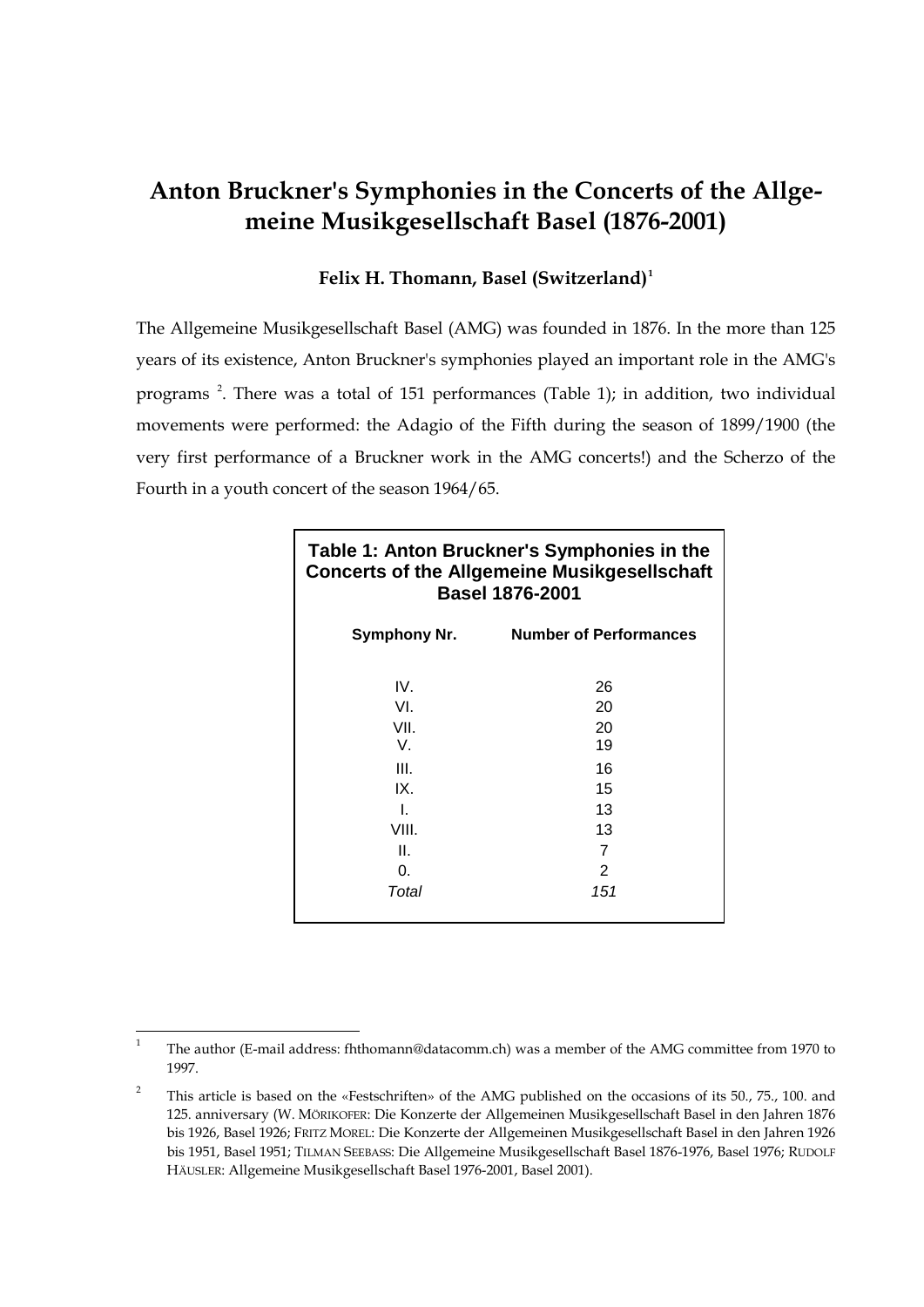Among the AMG's chief conductors, three were particularly prominent as Bruckner interpreters:

*Hermann Suter* who was chief conductor from 1902 to 1926 conducted a total of 15 performances (one each of the 1., 3. and 7. ant two each of the 2., 4., 5., 6., 8. and 9. Symphony); this was at a time when performances of these works were by no means a matter of course (Suter's successor *Felix Weingartner* conducted only 6 performances of the 4., 5., 7. and 9. Symphony over 11 seasons).

*Hans Münch*, the AMG's musical head from 1935 to 1966, cared for Bruckner's works with all his heart. There were no less than 59 performances of the symphonies during his time as chief conductor (Table 2); it is interesting to note that, in 31 seasons, he conducted the Ninth only once, namely in conclusion of the complete Bruckner cycle during the seasons 1964/65 and 1965/66 (followed by the Te Deum). If we keep in mind that Münch also performed the Bruckner symphonies outside the AMG concerts and that he regularly conducted Bruckner's choral works during his long years as conductor of the Basler Gesangverein, it is not an exaggeration to call him a real Bruckner protagonist. It was mainly due to his pioneering role that Basel was invited to host the XI. Bruckner Festival in December 1952; the AMG contributed performances of the 1., 6. and 8. Symphonies under Hans Münch and Volkmar Andreae.

| Table 2: Performances under Hans Münch |                               |  |  |  |  |
|----------------------------------------|-------------------------------|--|--|--|--|
| <b>Symphony Nr.</b>                    | <b>Number of Performances</b> |  |  |  |  |
| L.                                     | 5                             |  |  |  |  |
| ΙΙ.                                    | 3                             |  |  |  |  |
| III.                                   | $\overline{7}$                |  |  |  |  |
| IV.                                    | 11                            |  |  |  |  |
| V.                                     | 9                             |  |  |  |  |
| VI.                                    | 8                             |  |  |  |  |
| VII.                                   | 10                            |  |  |  |  |
| VIII.                                  | 5                             |  |  |  |  |
| IX.                                    | 1                             |  |  |  |  |
| Total                                  | 59                            |  |  |  |  |
|                                        |                               |  |  |  |  |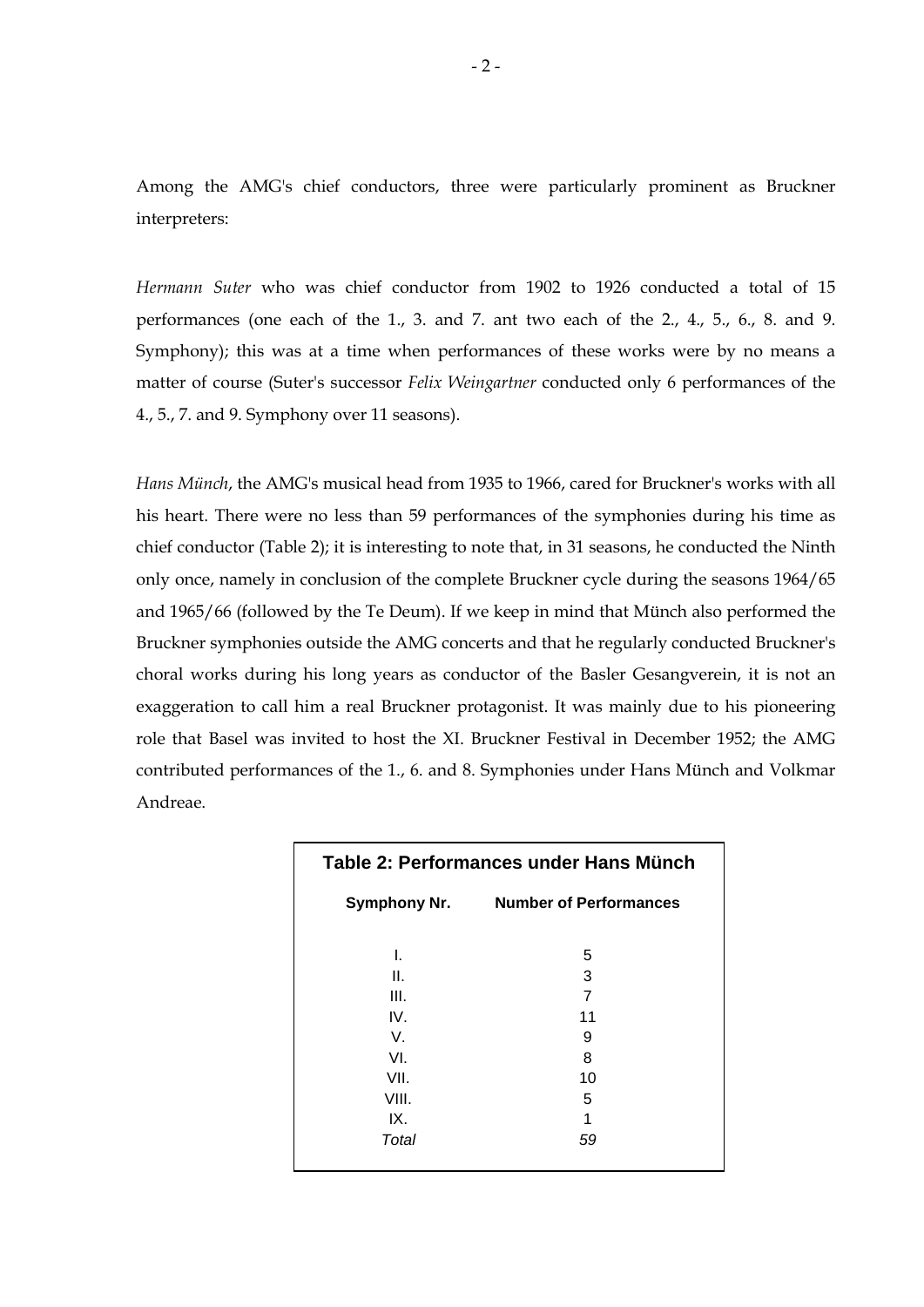Bruckner's works were also very close to *Moshe Atzmon*'s heart. He acted as the AMG's chief conductor from 1972 to 1986 and conducted a total of 20 performances (Table 3); the only symphony missing is the Fourth which was however performed by Antal Doráti during the Atzmon era.

| <b>Table 3: Performances under Moshe Atzmon</b> |                               |  |  |  |  |
|-------------------------------------------------|-------------------------------|--|--|--|--|
| <b>Symphony Nr.</b>                             | <b>Number of Performances</b> |  |  |  |  |
| I.                                              | 2                             |  |  |  |  |
| Ⅱ.<br>III.                                      | 2<br>2                        |  |  |  |  |
| IV.<br>V.                                       | 2                             |  |  |  |  |
| VI.<br>VII.<br>VIII.                            | 2<br>4<br>2                   |  |  |  |  |
| IX.<br>Total                                    | 4<br>20                       |  |  |  |  |
|                                                 |                               |  |  |  |  |

Together, *Hermann Suter, Hans Münch* and *Moshe Atzmon* have almost two thirds of all the Bruckner symphony performances during the AMG's first 125 years to their accounts. Among the other conductors of Bruckner symphonies in the AMG concerts, we have to mention *Wilhelm Furtwängler* (Seventh in October 1949), *Rafael Kubelik* (Sixth in December 1969), *Ferdinand Leitner* (Ninth in November 1962 and Sixth in November 1992), *Joseph Keilberth* (Fourth in November 1966) and *Günter Wand* (Fifth in February 1981). Overall, however, Bruckner performances by guest conductors were rather infrequent because the AMG's chief conductors tended to consider Bruckner's works as their own domain.

The answer to the question which versions were performed in the AMG concerts is in the dark for almost the first 60 years<sup>[3](#page-2-0)</sup>; it emerges for the first in 1934 time when, in connection with a performance of the Ninth under *Felix Weingartner*, the original version of Alfred Orel is mentioned. From the beginning of the Münch era, only the versions published in the

<span id="page-2-0"></span><sup>&</sup>lt;sup>3</sup> With a few exceptions, the lists of performed works contained in the AMG Festschriften unfortunately do not mention the versions.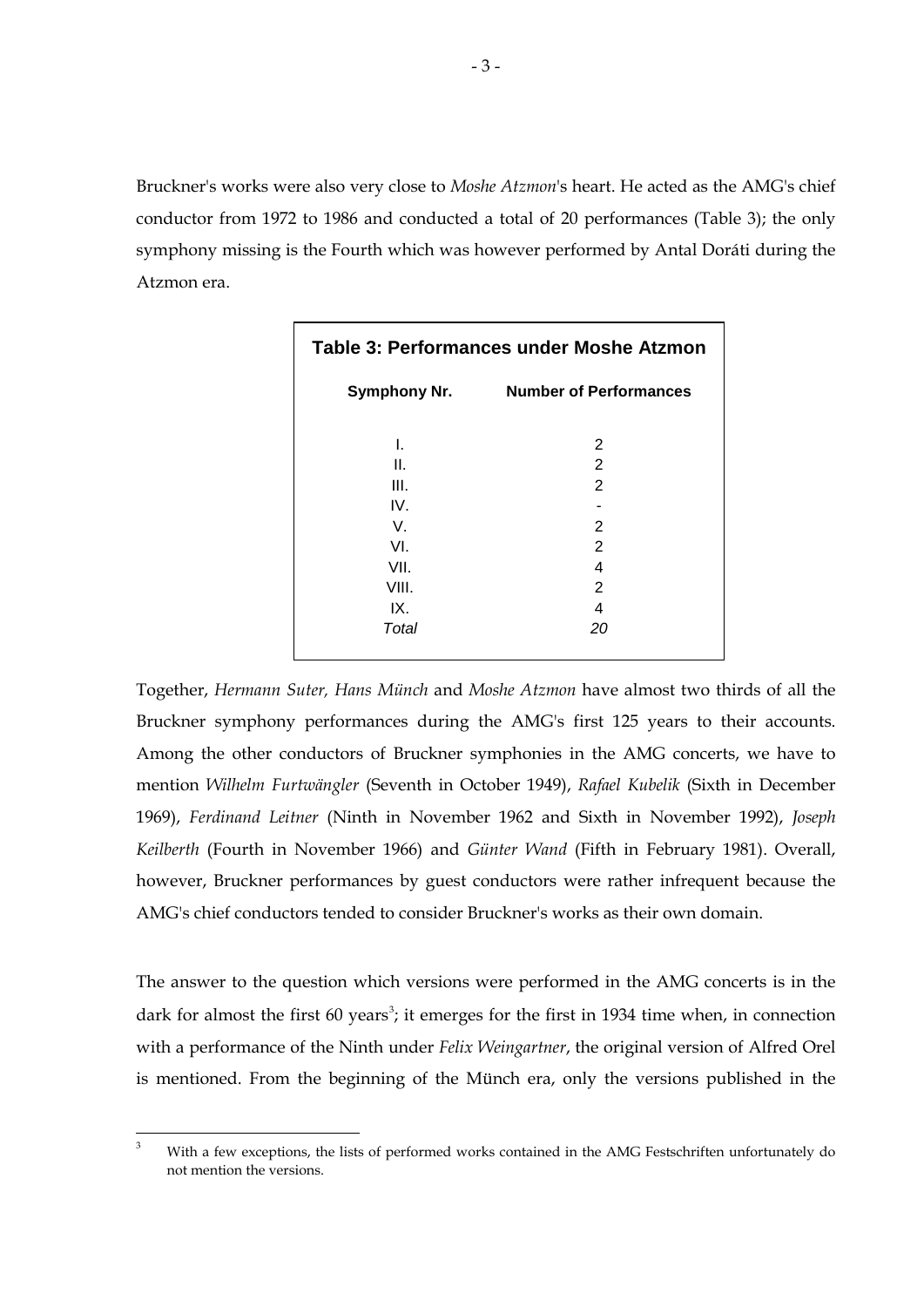«Kritische Gesamtausgabe» of Bruckner's works were performed, and the concert programs normally contained detailed explanations.

In summary, it can be said that the AMG performed Anton Bruckner's symphonies regularly right from the beginning of the 20th century<sup>[4](#page-3-0)</sup>, and that *Hans Münch* in particular established a Bruckner tradition in Basel long before Bruckner performances became a must in the conductors' repertoires and in the world's concert halls.

<span id="page-3-0"></span><sup>&</sup>lt;sup>4</sup> It does not detract from the AMG's merits that, in the beginning, the programming around Bruckner's symphonies was rather unusual measured by today's standards: When the Eighth was performed for the first time in November 1903, it was followed by an aria from Bellini's «Sonnambula», the Mozart Notturno in D (KV 286), four Lieder by Liszt, Richard Strauss and Schumann as well as Weber's Overture to «Freischütz»! In a similar vein, the first performance of the Ninth in February 1908 preceded two arias from Mozart's «Così fan tutte», the slow movement from Schubert's 2. Symphony, four Lieder by Schubert and Wolf and Weber's «Abu Hassan» Overture.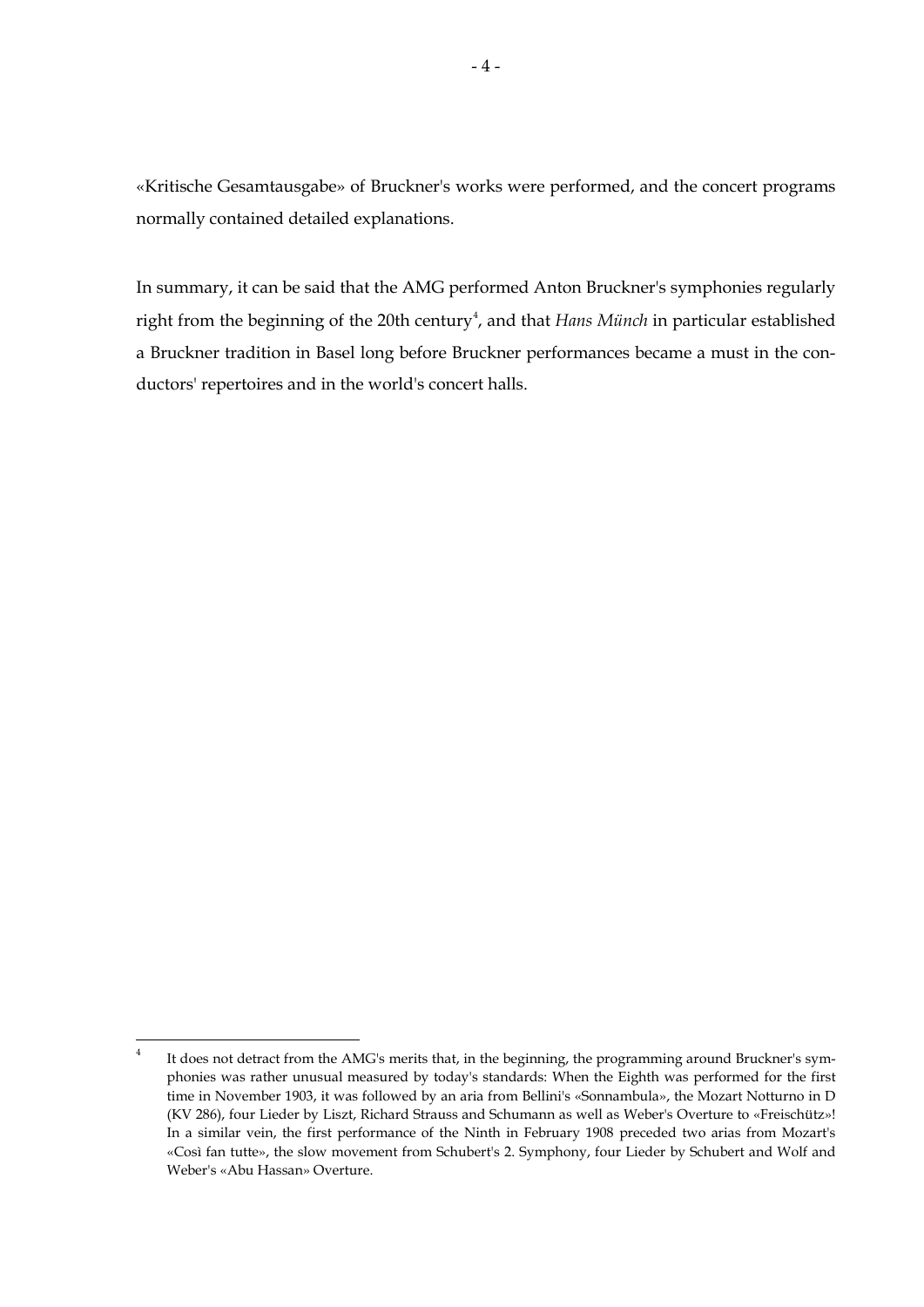## **Anton Bruckner's Symphonies in the Concerts of the Allgemeine Musikgesellschaft Basel (AMG) 1876-2001**

| Symphony<br>Nr.         | Year | <b>Month</b>   | Day              | <b>Orchestra</b>         | <b>Conductor</b>       | <b>Remarks</b>              |
|-------------------------|------|----------------|------------------|--------------------------|------------------------|-----------------------------|
| 5                       | 1899 | 12             | 3                | Orchestra of<br>the AMG  | <b>Alfred Volkland</b> | Adagio only                 |
| 8                       | 1903 | 11             | 29               |                          | Hermann Suter          |                             |
| 4                       | 1907 | 1              | 6                |                          | Hermann Suter          |                             |
| 9                       | 1908 | $\overline{2}$ | $\overline{2}$   |                          | Hermann Suter          |                             |
| $\overline{7}$          | 1913 | 3              | $\overline{2}$   |                          | Hermann Suter          |                             |
| 4                       | 1918 | 3              | $\boldsymbol{9}$ |                          | Hermann Suter          |                             |
| 3                       | 1921 | 1              | 8                |                          | Fritz Brun             |                             |
| 3                       | 1921 | 1              | 18               |                          | Hermann Suter          |                             |
| 5                       | 1921 | 11             | 26               |                          | Hermann Suter          |                             |
| 5                       | 1921 | 12             | 20               |                          | Hermann Suter          |                             |
| 6                       | 1922 | 11             | 18               | Orchestra of<br>the BOG* | Hermann Suter          |                             |
| 6                       | 1922 | 12             | 12               |                          | Hermann Suter          |                             |
| 8                       | 1924 | 3              | 1                |                          | Hermann Suter          |                             |
| 1                       | 1924 | 11             | 29               |                          | Hermann Suter          |                             |
| 9                       | 1924 | 11             | 29               |                          | Hermann Suter          |                             |
| $\overline{\mathbf{c}}$ | 1926 | $\mathbf{2}$   | 27               |                          | Hermann Suter          |                             |
| $\overline{2}$          | 1926 | 3              | 16               |                          | Hermann Suter          |                             |
| 4                       | 1927 | 1              | 29               |                          | <b>Fritz Hirt</b>      |                             |
| 5                       | 1929 | 11             | 16               |                          | Felix Weingartner      |                             |
| 4                       | 1931 | $\overline{2}$ | 14               |                          | Felix Weingartner      |                             |
| 4                       | 1931 | 3              | 17               |                          | Felix Weingartner      |                             |
| $\overline{7}$          | 1932 | 4              | $\overline{2}$   |                          | Felix Weingartner      |                             |
| 3                       | 1933 | $\overline{2}$ | 25               |                          | Felix Weingartner      |                             |
| 9                       | 1934 | 1              | 20               |                          | Felix Weingartner      | Original Edition A.<br>Orel |
| 4                       | 1936 | 3              | 10               |                          | Franz von Hoesslin     |                             |
| 6                       | 1937 | $\overline{2}$ | 23               |                          | Hans Münch             |                             |
| $\overline{7}$          | 1937 | 12             | 14               |                          | Hans Münch             |                             |
| 4                       | 1939 | 3              | $\overline{7}$   |                          | Hans Münch             |                             |
| 6                       | 1940 | 4              | 16               |                          | Hans Münch             |                             |
| 5                       | 1941 | $\overline{c}$ | 18               |                          | Hans Münch             | <b>Original Version</b>     |
| $\overline{7}$          | 1942 | 1              | 27               |                          | Hans Münch             |                             |
| 4                       | 1942 | 10             | 27               |                          | Hans Münch             |                             |
| 1                       | 1944 | $\overline{2}$ | 1                |                          | Volkmar Andreae        | Vienna Version              |
| 5                       | 1944 | 12             | 5                |                          | Hans Münch             | <b>Original Version</b>     |
| 4                       | 1945 | 3              | 14               |                          | Hans Münch             |                             |
| 8                       | 1946 | $\overline{c}$ | 12               |                          | Hans Münch             |                             |
| $\overline{c}$          | 1946 | 12             | 17               |                          | Hans Münch             |                             |
| $\overline{c}$          | 1947 | 1              | 24               |                          | Hans Münch             |                             |
| 4                       | 1947 | 11             | 18               |                          | Karl Schuricht         |                             |
| $\overline{\mathbf{7}}$ | 1948 | 4              | 21               |                          | Hans Münch             |                             |
| $\overline{\mathbf{7}}$ | 1948 | 4              | 23               |                          | Hans Münch             |                             |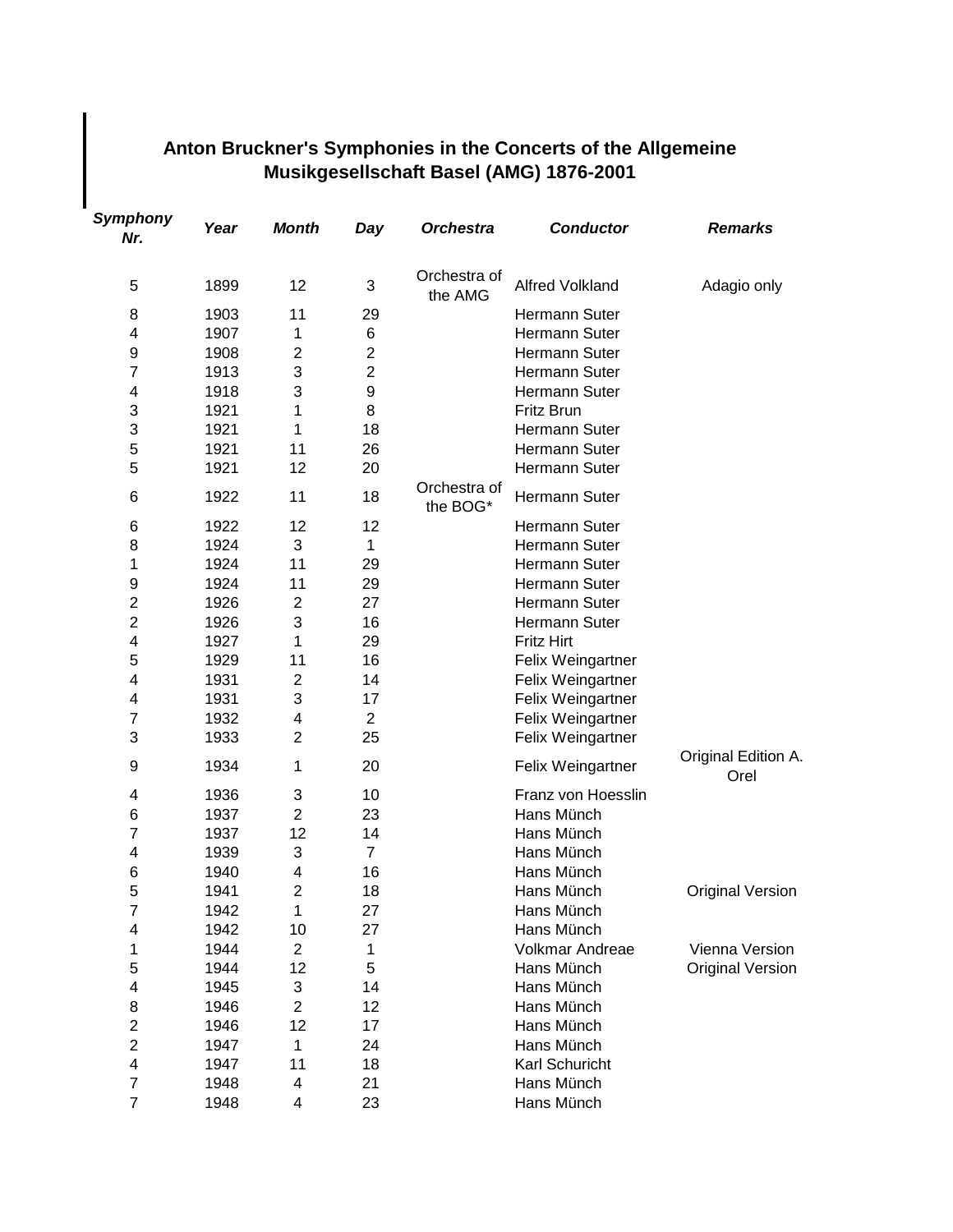| 7                       | 1948 | 4                       | 27             | Hans Münch               |                                                |
|-------------------------|------|-------------------------|----------------|--------------------------|------------------------------------------------|
| 3                       | 1949 | 5                       | 3              | Hans Münch               |                                                |
| 3                       | 1949 | 5                       | 6              | Hans Münch               |                                                |
| 7                       | 1949 | 10                      | 25             | Wilhelm Furtwängler      |                                                |
| 7                       | 1949 | 10                      | 26             | Wilhelm Furtwängler      |                                                |
| 6                       | 1950 | $\overline{c}$          | 21             | Hans Münch               |                                                |
| 6                       | 1950 | $\overline{2}$          | 22             | Hans Münch               |                                                |
| 1                       | 1950 | 10                      | 11             | Hans Münch               |                                                |
| 1                       | 1950 | 10                      | 13             | Hans Münch               |                                                |
| 3                       | 1950 | 11                      | 8              | Hans Münch               |                                                |
| 3                       | 1950 | 11                      | 10             | Hans Münch               |                                                |
| 4                       | 1951 | 1                       | 17             | Hans Münch               |                                                |
| 4                       | 1951 | 1                       | 19             | Hans Münch               |                                                |
| 6                       | 1951 | $\overline{\mathbf{c}}$ | 28             | Hans Münch               |                                                |
| 6                       | 1951 | 3                       | $\overline{2}$ | Hans Münch               |                                                |
| 8                       | 1951 | 5                       | 16             | Hans Münch               | <b>Original Version</b>                        |
| 8                       | 1951 | 5                       | 18             | Hans Münch               | <b>Original Version</b>                        |
|                         | 1952 | 5                       | 19             | Hans Münch               | <b>Original Version</b>                        |
| 5<br>5                  |      | 5                       | 20             |                          |                                                |
|                         | 1952 |                         |                | Hans Münch               | <b>Original Version</b>                        |
| 1                       | 1952 | 12                      | 1              | Volkmar Andreae          | Linz Version (XI.<br><b>Bruckner Festival)</b> |
|                         |      |                         |                |                          |                                                |
| 6                       | 1952 | 12                      | 1              | Volkmar Andreae          | Original Version (XI.                          |
|                         |      |                         |                |                          | <b>Bruckner Festival)</b>                      |
| 1                       | 1952 | 12                      | 2              | Volkmar Andreae          | <b>Linz Version</b>                            |
| 6                       | 1952 | 12                      | $\overline{2}$ | Volkmar Andreae          | <b>Original Version</b>                        |
|                         |      |                         |                |                          |                                                |
|                         |      |                         |                |                          |                                                |
| 8                       | 1952 | 12                      | 13             | Hans Münch               | Original Version (XI.                          |
|                         |      |                         |                |                          | <b>Bruckner Festival)</b>                      |
| 7                       | 1954 | $\overline{2}$          | 22             | Hans Münch               |                                                |
| 7                       | 1954 | $\mathbf{2}$            | 23             | Hans Münch               |                                                |
| 4                       | 1955 | 3                       | 16             | Hans Münch               |                                                |
| 4                       | 1955 | 3                       | 18             | Hans Münch               |                                                |
| 9                       | 1956 | 1                       | 10             | Volkmar Andreae          |                                                |
| 5                       | 1957 | 4                       | 29             | Hans Münch               |                                                |
| 5                       | 1957 | 4                       | 30             | Hans Münch               |                                                |
| 7                       | 1958 | 4                       | 29             | Hans Münch               |                                                |
|                         |      | 1                       |                | Hans Münch               |                                                |
| 6                       | 1959 |                         | 20             |                          |                                                |
| 4                       | 1960 | 3                       | 14             | Hans Münch               |                                                |
| 4                       | 1960 | 3                       | 15             | Hans Münch               |                                                |
| 6                       | 1960 | 12                      | 19             | Rafael Kubelik           |                                                |
| 6                       | 1960 | 12                      | 20             | Rafael Kubelik           |                                                |
| 5                       | 1961 | 4                       | 21             | Hans Münch               |                                                |
| 3                       | 1962 | 3                       | 19             | Hans Münch               |                                                |
| 3                       | 1962 | 3                       | 20             | Hans Münch               |                                                |
| 9                       | 1962 | 11                      | 14             | <b>Ferdinand Leitner</b> |                                                |
| 9                       | 1962 | 11                      | 15             | <b>Ferdinand Leitner</b> |                                                |
| 7                       | 1964 | 4                       | 8              | Hans Münch               |                                                |
| $\overline{\mathbf{c}}$ | 1964 | 10                      | 14             | Hans Münch               |                                                |
| 4                       | 1964 | 11                      | 18             | Hans Münch               |                                                |
| 4                       | 1964 | 12                      | $\overline{2}$ | Hans Münch               | Scherzo only (Youth<br>Concert)                |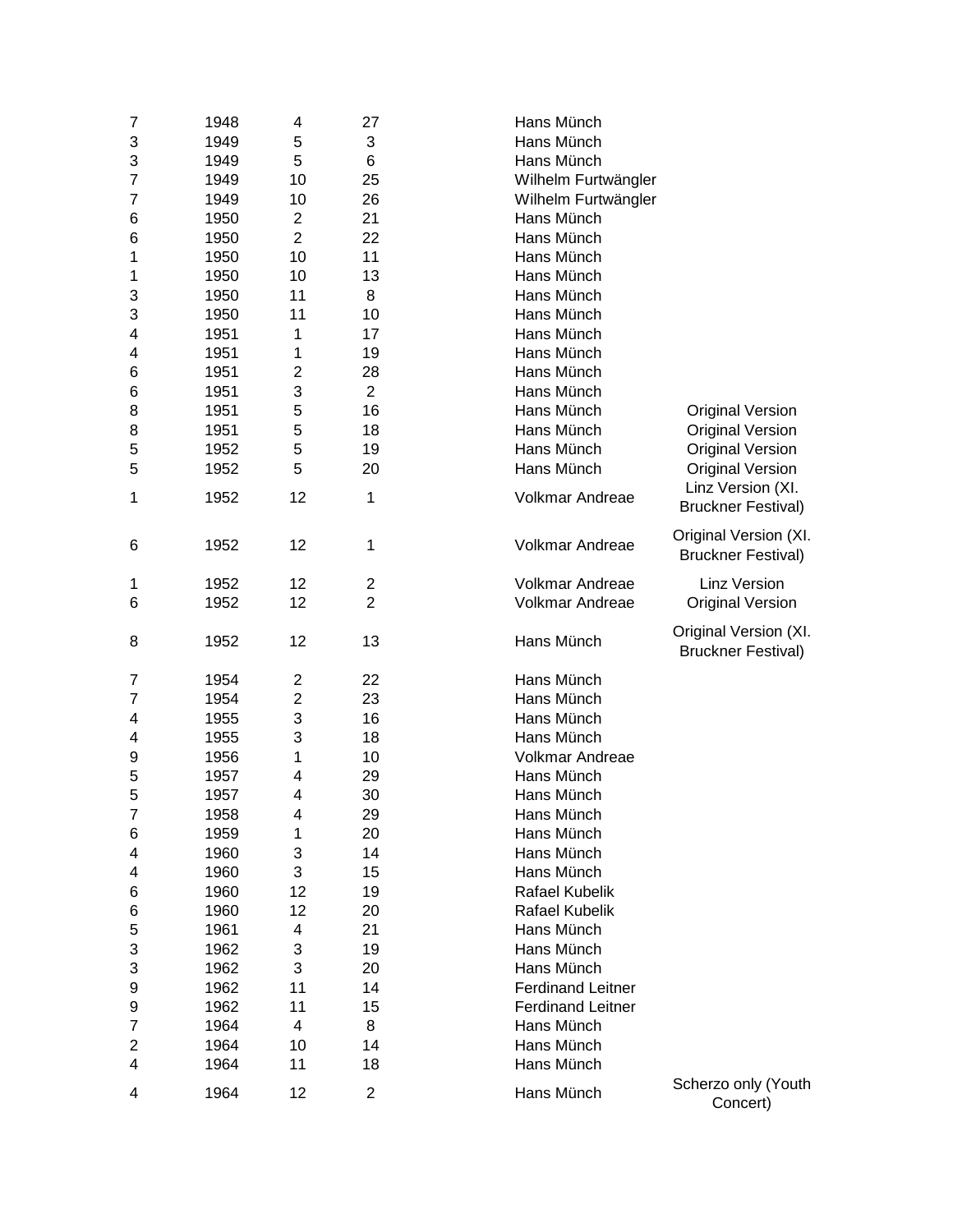| 7                       | 1965 | 1              | 13             |                        | Hans Münch          |                         |
|-------------------------|------|----------------|----------------|------------------------|---------------------|-------------------------|
| 8                       | 1965 | 4              | 28             |                        | Hans Münch          |                         |
| 1                       | 1965 | 10             | 13             |                        | Hans Münch          | Vienna Version          |
| 6                       | 1965 | 10             | 13             |                        | Hans Münch          |                         |
| 3                       | 1965 | 11             | 17             |                        | Hans Münch          |                         |
| 5                       | 1966 | 1              | 12             |                        | Hans Münch          |                         |
| 9                       | 1966 | 4              | 13             |                        | Hans Münch          | Followed by Te<br>Deum  |
| 4                       | 1966 | 11             | 9              |                        | Joseph Keilberth    |                         |
| 4                       | 1966 | 11             | 10             |                        | Joseph Keilberth    |                         |
| 1                       | 1968 | 4              | 24             |                        | Hans Münch          | <b>Linz Version</b>     |
| 1                       | 1968 | 4              | 25             |                        | Hans Münch          | Linz Version            |
| 8                       | 1968 | 11             | 27             |                        | Leopold Ludwig      |                         |
| 8                       | 1968 | 11             | 28             |                        | Leopold Ludwig      |                         |
| 4                       | 1971 | 4              | 14             |                        | <b>Milan Horvat</b> | 3. Version              |
| 4                       | 1971 | 4              | 15             |                        | <b>Milan Horvat</b> | 3. Version              |
| 5                       | 1972 | 4              | 12             |                        | Hans Münch          |                         |
| 5                       | 1972 | 4              | 13             |                        | Hans Münch          |                         |
| 7                       | 1974 | 5              | 8              |                        | Moshe Atzmon        |                         |
| 7                       | 1974 | 5              | 9              |                        | Moshe Atzmon        |                         |
| 5                       | 1974 | 11             | 27             |                        | Moshe Atzmon        |                         |
| 5                       | 1974 | 11             | 28             |                        | Moshe Atzmon        |                         |
| 3                       | 1976 | $\overline{2}$ | 25             |                        | Moshe Atzmon        |                         |
| 3                       | 1976 | $\overline{2}$ | 26             |                        | Moshe Atzmon        |                         |
| 4                       | 1976 | 11             | 24             |                        | Antal Doráti        |                         |
| 4                       | 1976 | 11             | 25             |                        | Antal Doráti        |                         |
|                         |      |                |                |                        |                     |                         |
| 9                       | 1977 | 12             | 14             |                        | Moshe Atzmon        | <b>Original Version</b> |
| 9                       | 1977 | 12             | 15             |                        | Moshe Atzmon        | <b>Original Version</b> |
| 6                       | 1978 | 10             | 25             |                        | Moshe Atzmon        |                         |
| 6                       | 1978 | 10             | 26             |                        | Moshe Atzmon        |                         |
| 1                       | 1979 | 9              | 26             |                        | Moshe Atzmon        | <b>Linz Version</b>     |
| 1                       | 1979 | 9              | 27             |                        | Moshe Atzmon        | <b>Linz Version</b>     |
| 8                       | 1980 | $\overline{2}$ | 6              |                        | Moshe Atzmon        | 2. Version              |
| 8                       | 1980 | $\overline{2}$ | $\overline{7}$ |                        | Moshe Atzmon        | 2. Version              |
| 5                       | 1981 | $\overline{2}$ | 4              |                        | Günter Wand         |                         |
| 5                       | 1981 | $\overline{2}$ | 5              |                        | Günter Wand         |                         |
| 9                       | 1983 | 1              | 5              |                        | Moshe Atzmon        |                         |
| 9                       | 1983 | 1              | 6              |                        | Moshe Atzmon        |                         |
| $\overline{2}$          | 1985 | $\mathbf{2}$   | 13             |                        | Moshe Atzmon        | Version 1877            |
| $\overline{\mathbf{c}}$ | 1985 | $\overline{2}$ | 14             |                        | Moshe Atzmon        | Version 1877            |
| 7                       | 1986 | 3              | 5              |                        | Moshe Atzmon        |                         |
| 7                       | 1986 | 3              | 6              |                        | Moshe Atzmon        |                         |
| 9                       | 1987 | 12             | 16             |                        | Antal Doráti        |                         |
| 9                       | 1987 | 12             | 17             |                        | Antal Doráti        |                         |
| 6                       | 1988 | 5              | 18             |                        | <b>Horst Stein</b>  |                         |
| 6                       | 1988 | 5              | 19             |                        | <b>Horst Stein</b>  |                         |
| 8                       | 1988 | 12             | $\overline{7}$ |                        | <b>Horst Stein</b>  |                         |
| 8                       | 1988 | 12             | 8              |                        | <b>Horst Stein</b>  |                         |
|                         |      |                |                | <b>Basler</b>          |                     |                         |
| 0                       | 1990 | $\overline{2}$ | $\overline{7}$ | Sinfonie-<br>Orchester | Mario Venzago       |                         |